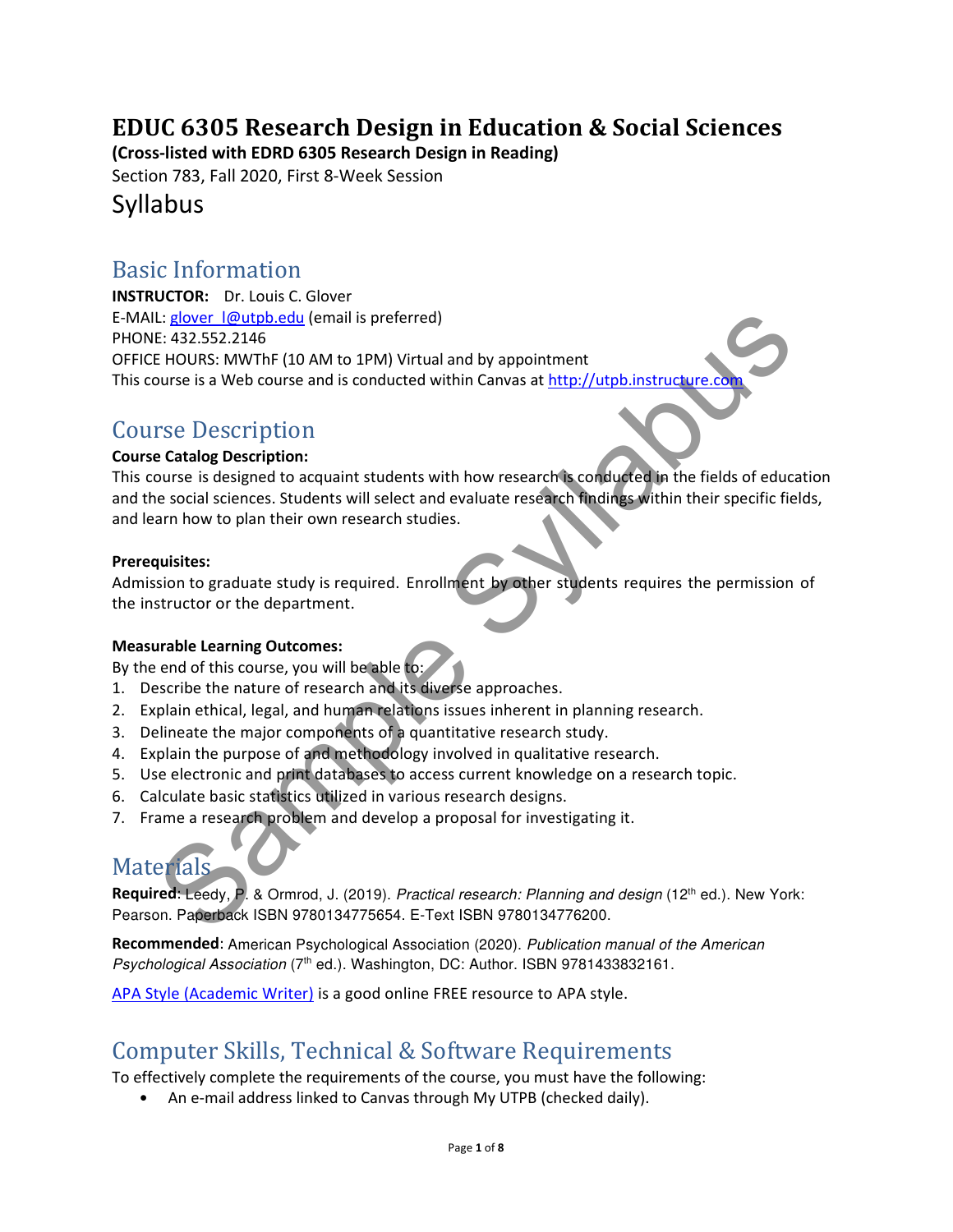- Daily access to your UTPB Canvas account.
- A working computer and Internet connection, to allow you to receive all course materials.
- To view the course content, you must have Microsoft Office and Acrobat Reader installed on your computer.

This course requires basic proficiency in the use of Word and PowerPoint to create and edit documents, and to save and submit files. Students also need basic proficiency in receiving, sending, and attaching files to email, and in the use of Internet search tools. To submit photo identification with the designated assignments, students will need access to a camera or a camera phone.

Students can use cloud version of Word, PowerPoint and other Microsoft products through use of their UTPB Outlook 365 and UTPB email address. For more information, refer to UTPB Office 365 P

#### Computer Technical Requirements

See Technical Requirements.

### Important Academic Dates

UTPB Academic Calendar

## Class Communication and Feedback

nts can use cloud version of Word, PowerPoint and other Microsoft products through use of the<br>Outlook 365 and UTPB email address. For more information, refer to <u>UTPB Office 165 Pape</u><br>
uter **Technical Requirements**<br>
SCOMIT Students in this course are encouraged to use the Conversations Inbox in Canvas for studentstudent and student-instructor interaction as much as possible. I will check the messages each morning, including weekends. I will also check the messages in the evening on dates that major assignments are due. Students are encouraged to update their preferred email address in My UTPB as an additional means of student-instructor communication.

### Course Overview

#### Methods of Instruction:

Students will interact with each other and the instructor on the discussion board. Audio lectures with notes will supplement readings in the text, providing content in a variety of learning modes. Students will also visit several web sites pertaining to research design. Each student will develop a research proposal on a topic of interest to him or her. Students will work together to complete activities related to planning and conducting research.

#### Readings:

Each week, students will read chapters from Leedy and Ormrod (2019) and/or other resources. After completing the assigned readings, students will review lecture notes and audio lectures, that will summarize and elaborate upon the textbook material. (If there is any discrepancy between an audio file and the syllabus or course calendar, the final authority is the course syllabus.

#### Brief Explanation of Assignments:

Online Discussions: As a group, you will discuss seven topics related to educational research. Prompts will be provided every week. You are responsible for your activity in the discussions, and you are expected to respond professionally to each other's postings. At a minimum, you must respond to the original discussion question, and reply to the posts of two other students.

Research Proposal and Related Assignments: Working on your own (this is not a group activity),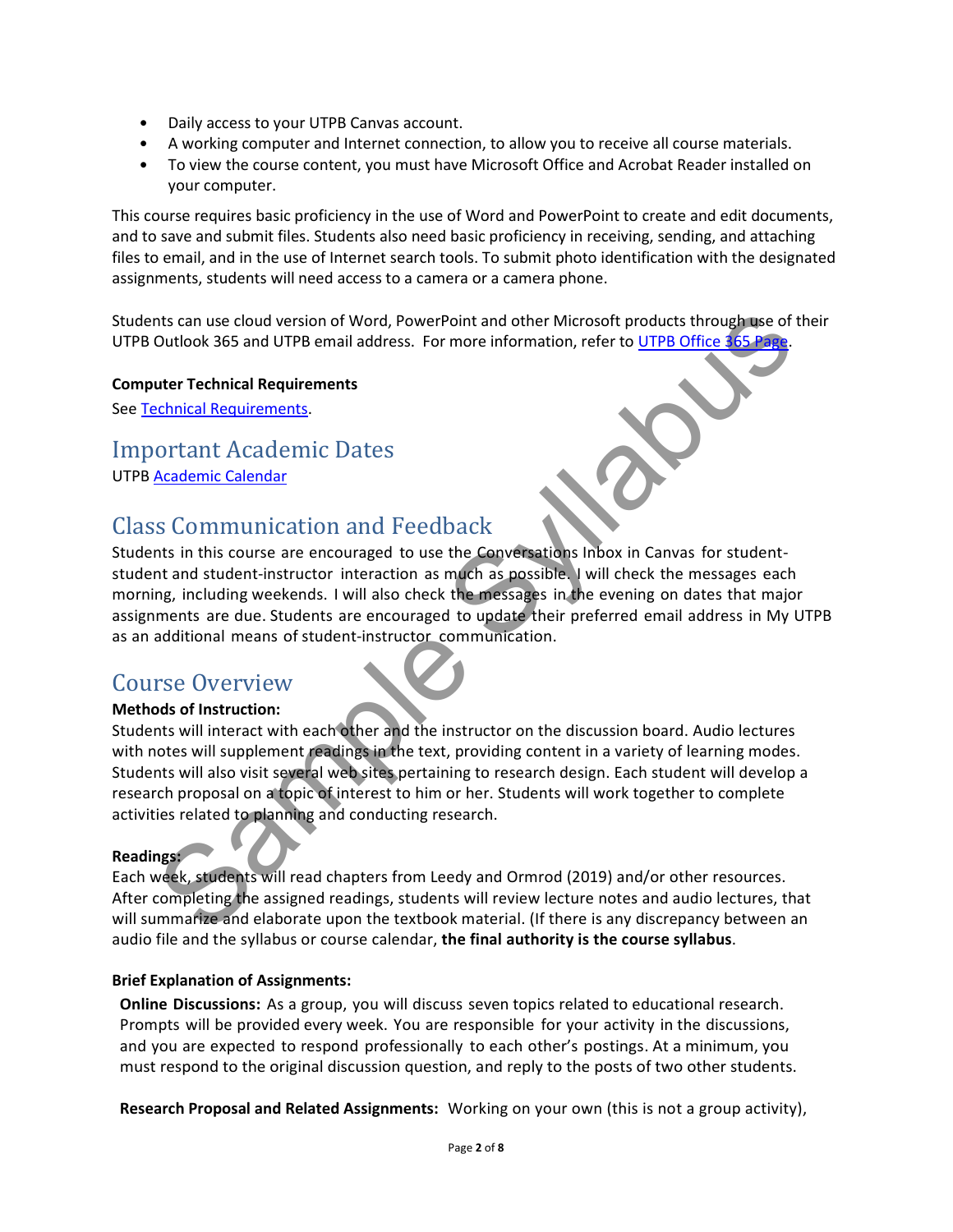you will complete seven short assignments that require you to reflect on topics related to educational research. You will also frame a research problem and write a proposal to investigate the problem, following the format of the American Psychological Association (APA).

#### Grading:

| <b>Course Activity</b>                             | <b>Points</b>       | <b>Percentage of Grade</b> |
|----------------------------------------------------|---------------------|----------------------------|
| Syllabus quiz                                      | 10                  | 3.3%                       |
| Human Participants Tutorial                        | 10                  | 3.3%                       |
| Plagiarism Tutorial                                | 10                  | 3.3%                       |
| Research Topic & References                        | 10                  | 3.3%                       |
| Topic Paragraph & Expanded<br>Reference List       | 10                  | 3.3%                       |
| <b>Finding Themes in Research</b>                  | 10                  | 3.3%                       |
| <b>Topical Outline</b>                             | 10                  | 3.3%                       |
| Rough Draft: Intro & Lit Review                    | 25                  | 8.3%                       |
| Rough Draft: Methodology,<br>Ethics, and Timeline  | 25                  | 8.3%                       |
| <b>CAEP Permission; Dispositions</b>               | 10                  | 3.3%                       |
| Final Draft: Research Proposal                     | 100                 | 33.3%                      |
| Discussion participation<br>7 Topics @ 10 pts each | 70                  | 23.3%                      |
| Total 300                                          |                     | 100%                       |
| ng Scale:                                          |                     |                            |
| <b>Grade Range</b>                                 | <b>Letter Grade</b> |                            |
| 90 and above                                       |                     | A                          |
| 80 to 89                                           |                     | B                          |
| 70 to 79                                           |                     | $\mathsf C$                |
| 60 to 69                                           |                     | D                          |
| Below 59                                           |                     | F                          |

#### Grading Scale:

| <b>Grade Range</b> | <b>Letter Grade</b> |
|--------------------|---------------------|
| 90 and above       |                     |
| 80 to 89           | R                   |
| 70 to 79           |                     |
| 60 to 69           |                     |
| Below 59           |                     |

\*Unless otherwise stated, all materials, activities, and assessments are required and are not optional.

# Schedule

| Week      | <b>Topics &amp; Reading Assignments</b> | <b>Assignments Due</b>                    |
|-----------|-----------------------------------------|-------------------------------------------|
| Aug 24-30 | - Ethical responsibility and research   | - Student ID authentication               |
|           | - Plagiarism                            | - CITI Human Participants Ethics Tutorial |
|           | - Developing a topic                    | - Discussion: Syllabus facts              |
|           | - Reading: Leedy & Ormrod Ch. 1         | - Discussion: Possible research topics    |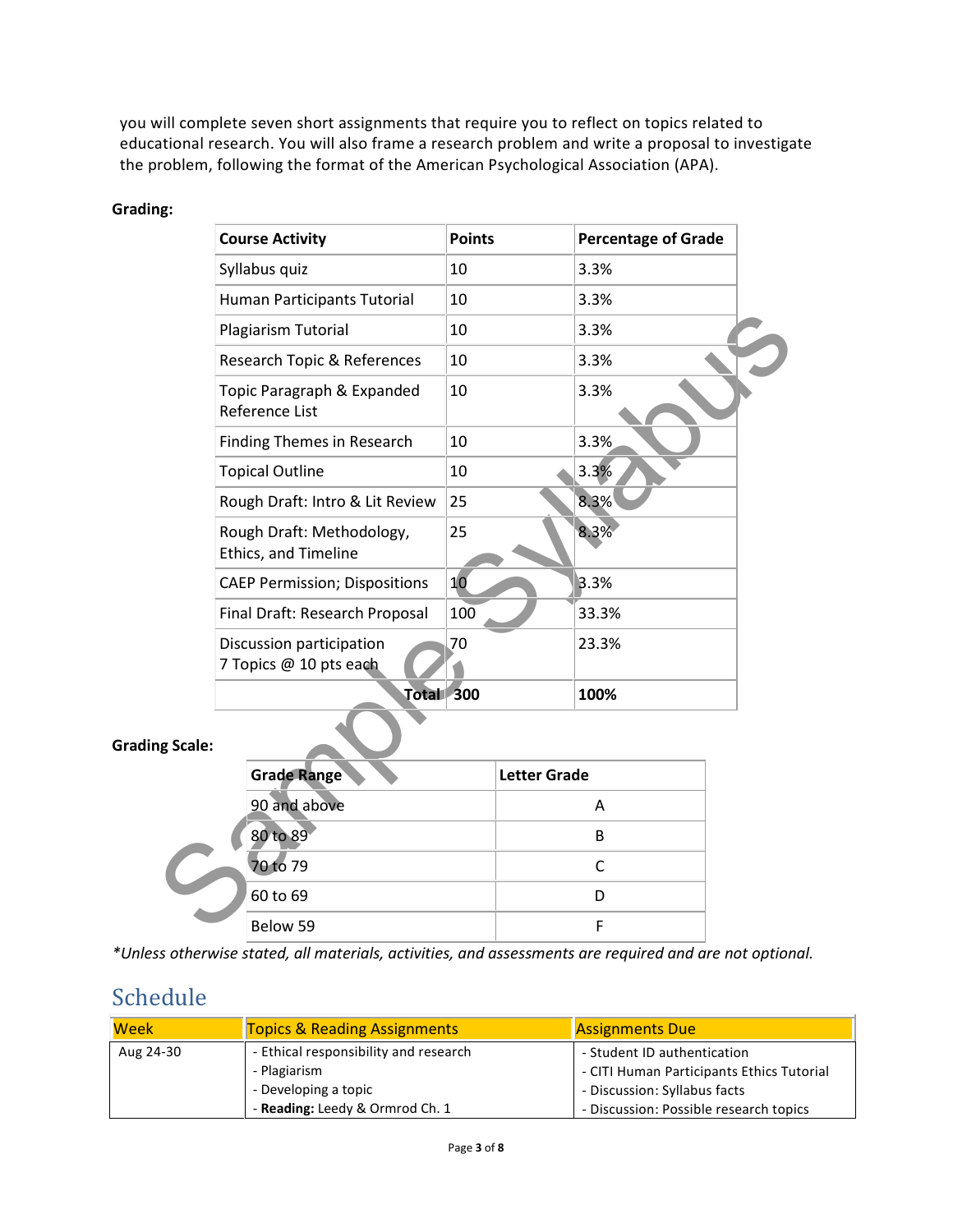|                                                                                                         | - Recommended: APA manual Ch. 1                                                                       |                                                             |  |
|---------------------------------------------------------------------------------------------------------|-------------------------------------------------------------------------------------------------------|-------------------------------------------------------------|--|
| Aug 31-Sept 6                                                                                           | - Research topics and references                                                                      | - Research topic and references                             |  |
|                                                                                                         | - Quantitative research                                                                               | - Plagiarism tutorial                                       |  |
|                                                                                                         | - Reading: Leedy & Ormrod Ch. 2                                                                       | - Discussion: Quantitative research                         |  |
| Sept 7-13                                                                                               | - Writing a literature review                                                                         | - Topic paragraph & expanded references                     |  |
|                                                                                                         | - Qualitative research                                                                                | - Finding themes in research                                |  |
|                                                                                                         | - APA format                                                                                          | - Discussion: Qualitative research                          |  |
|                                                                                                         | - Quantitative research                                                                               |                                                             |  |
|                                                                                                         | - Reading: Leedy & Ormrod Ch. 3, 5, 6                                                                 |                                                             |  |
|                                                                                                         | - Recommended: APA manual Ch. 2, 6, 7                                                                 |                                                             |  |
|                                                                                                         |                                                                                                       |                                                             |  |
| Sept 14-20                                                                                              | - Experimental & ex post facto design                                                                 | - Discussion: Experimental, quasi-                          |  |
|                                                                                                         | - Reading: Leedy & Ormrod Ch. 4, 8, 9                                                                 | experimental, or ex post facto research                     |  |
|                                                                                                         |                                                                                                       | - Topical outline                                           |  |
|                                                                                                         |                                                                                                       | - Start rough draft                                         |  |
|                                                                                                         |                                                                                                       |                                                             |  |
| Sept 21-27                                                                                              | - Strategies for analyzing quantitative data                                                          | - Submit rough draft: Introduction and<br>literature review |  |
|                                                                                                         | - Reading: Leedy & Ormrod Ch. 11                                                                      |                                                             |  |
| Sept 28-Oct 4                                                                                           | - Program evaluation                                                                                  | - Discussion: Action research                               |  |
|                                                                                                         | - Action research                                                                                     | - Submit rough draft: Methodology, ethics,                  |  |
|                                                                                                         | - Reading: Leedy & Ormrod Ch. 4 p 100                                                                 | and human relations timeline                                |  |
|                                                                                                         | - Recommended: APA manual Ch. 3, 4                                                                    | - Write literature review for final version of              |  |
|                                                                                                         |                                                                                                       | research proposal (do not submit yet)                       |  |
|                                                                                                         |                                                                                                       |                                                             |  |
| Oct 5-11                                                                                                | - Preparing a research proposal                                                                       | - Write methodology for final proposal                      |  |
|                                                                                                         | - Ethics and timeline                                                                                 | - Write the human relations, ethics, and                    |  |
|                                                                                                         | - Dispositions                                                                                        | timeline for the final proposal                             |  |
|                                                                                                         | - Reading: Leedy & Ormrod Ch. 5, 6, 8l 9, 11, 12                                                      | - Complete CAEP permission form                             |  |
|                                                                                                         | - Recommended: APA manual Ch. 4                                                                       | - Complete disposition form                                 |  |
|                                                                                                         |                                                                                                       |                                                             |  |
| Oct 12-16                                                                                               | - Abstract and introduction                                                                           | - Write introduction and abstract for final                 |  |
|                                                                                                         | - Final research proposal                                                                             | version of research proposal                                |  |
|                                                                                                         |                                                                                                       | - Discussion: self-evaluation of proposal                   |  |
|                                                                                                         |                                                                                                       | process                                                     |  |
|                                                                                                         |                                                                                                       | - Submit final version of research proposal                 |  |
|                                                                                                         |                                                                                                       |                                                             |  |
|                                                                                                         |                                                                                                       |                                                             |  |
|                                                                                                         | <b>Online Student Authentication</b>                                                                  |                                                             |  |
|                                                                                                         |                                                                                                       |                                                             |  |
| UTPB requires that each student who registers for an online course is the same student who participates |                                                                                                       |                                                             |  |
|                                                                                                         | in, completes, and receives credit for the course. UTPB's Distance Education Policy requires faculty  |                                                             |  |
|                                                                                                         | members to employ at least two methods of verification to ensure student identities. To access online |                                                             |  |
|                                                                                                         | courses students must login to the UTPB learning management system using their unique personal        |                                                             |  |

# Online Student Authentication

UTPB requires that each student who registers for an online course is the same student who participates in, completes, and receives credit for the course. UTPB's Distance Education Policy requires faculty members to employ at least two methods of verification to ensure student identities. To access online courses students must login to the UTPB learning management system using their unique personal identifying username and secure password. UTPB's Distance Education Policy requires at least one additional student identification method within the course that has been determined and approved by the faculty or academic program.

This course satisfies student authentication in two ways. (1) To access the online course, students must log in to Canvas using their unique user name and password. (2) To complete the student identification authentication assignment, students must submit a photo of themselves as a "selfie," holding their student ID card or other approved photo ID<sup>\*</sup>. The photo should be a clear image of you and your ID, in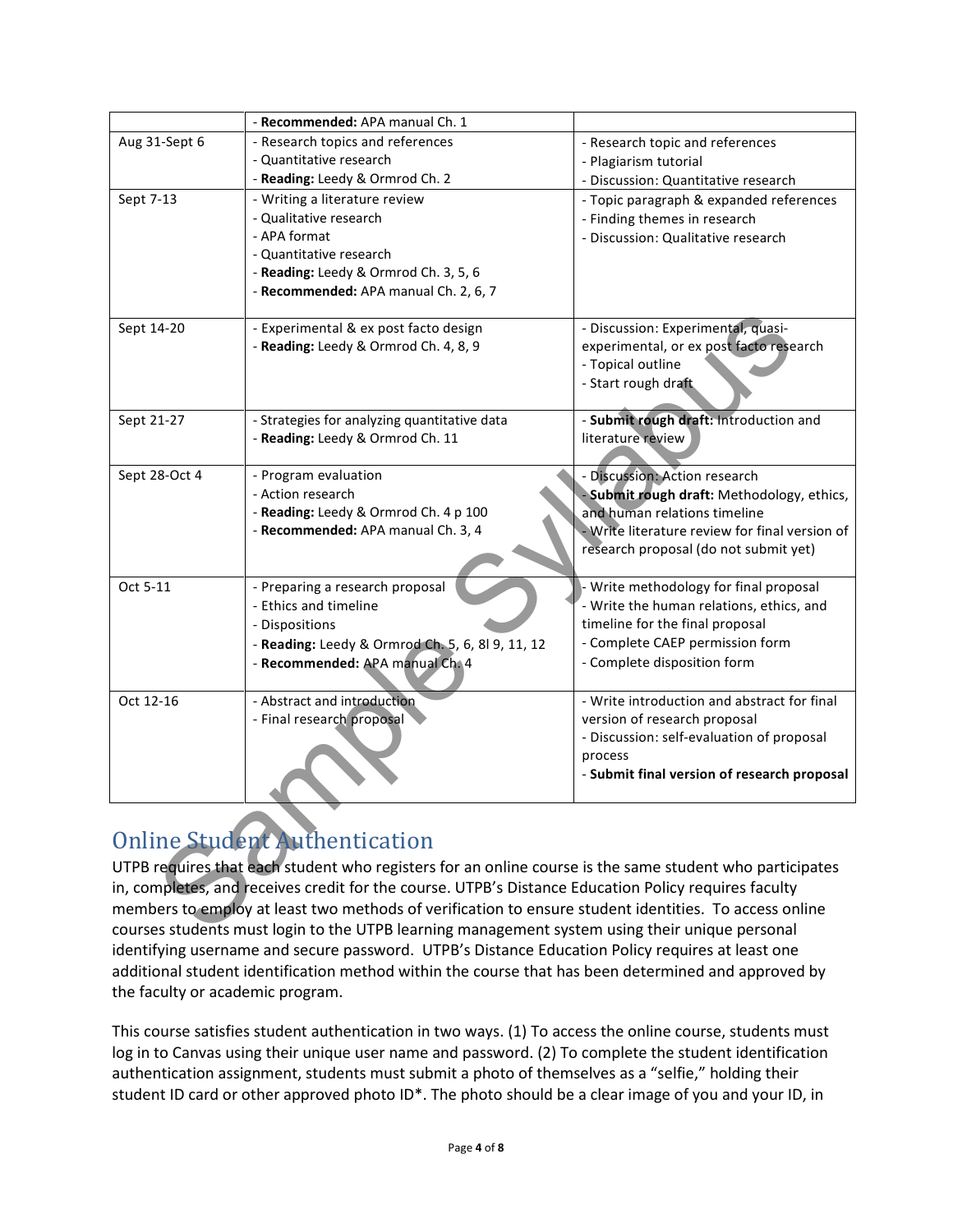color and well lit, taken in full facial view facing the camera. If you use a photo ID other than your student ID, it should show only your name and picture. Tape over any ID numbers. Submit the image file in either JPEG or PNG format.

\*Approved photo identifications are: passports, government issued identification, driver's licenses, and military ID from DoD, and your student ID.

### Policies

- 1. Discussion Board: Discussion Board is primarily for discussing course related topics and issues. Best practices are:
	- a. Read all message postings in online discussion.
	- b. Respond to the question directly
	- c. Reply to minimum of two other student posts.
	- d. Use a person's name in the body of your message when you reply to their message.
	- e. Avoid postings that are limited to 'I agree' or 'great idea', etc.
	- f. Ensure responses to questions are meaningful, reflective.
	- g. Support statements with concepts from course readings, personal experience, etc.
	- h. Follow Rules of Behavior.
- 2. Rules of Behavior: Discussion areas are public to every student in this class (including your instructor) who will see what you write. Please pay attention to the language you use and adhere to the following guidelines:
	- Do not post anything too personal.
	- Do not use language that is inappropriate for a classroom setting or prejudicial in regards to gender, race, or ethnicity.
	- Do not use all caps in the message box unless emphasizing (it is considered shouting).
	- Be courteous and respectful to other people on the list
	- Do not overuse acronyms like you would use in text messaging. Some of the list participants may not be familiar with acronyms.
	- Use line breaks and paragraphs in long responses.
	- Write your full name at the end of the posting.
	- Be careful with sarcasm and subtle humor; one person's joke is another person's insult.

#### 3. Make-Up/Late Submission Policy:

Best practices are:<br>
Destinates and all message postings in online discussion.<br>
D. Respond to the question directly<br>
d. Use a person's name in the body of your message when you reply to their message.<br>
e. Avoid postings th All course activities must be submitted before or on set due dates and times. If the student is unable to abide by the due dates and times, it is his/her responsibility to contact the instructor immediately. Barring extenuating circumstances such as documented extended illness, military service, maternity, or natural disaster, late work will be graded at a maximum of 93% of the original value if it is one week late and 85% of the original value if it is two weeks late. The due dates and times for the activities will adhere to the Central Time Zone.

4. Academic Dishonesty/Plagiarism/Cheating: The academic community regards academic dishonesty as an extremely serious matter, with serious consequences. Any effort to gain an advantage not given to all students is dishonest, whether or not the effort is successful. Any suspicion of academic dishonesty will be reported and investigated. A student who engages in scholastic dishonesty that includes, but is not limited to cheating, plagiarism, and collusion will receive an "F" for the course.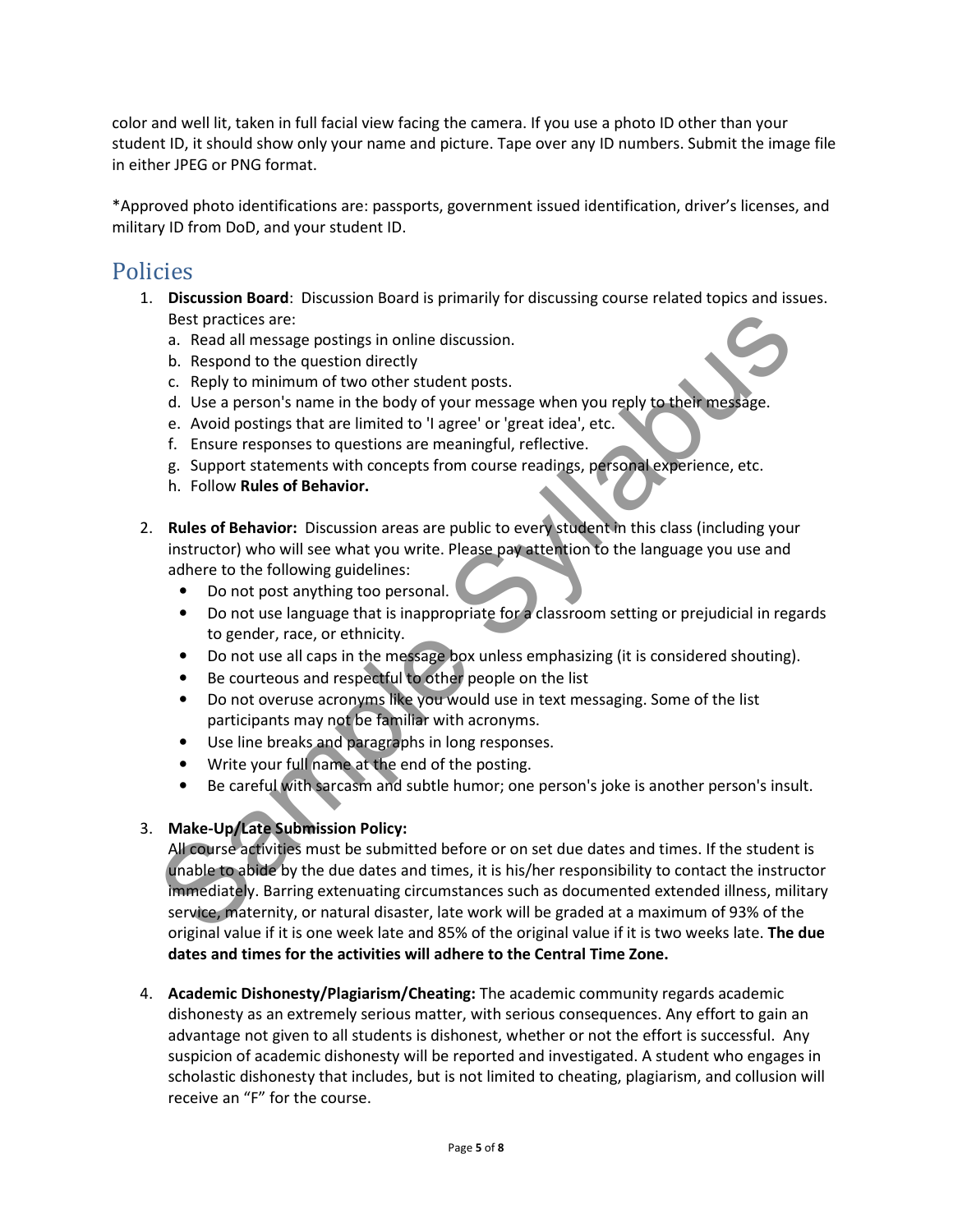All persons involved in academic dishonesty will be disciplined in accordance with University regulations and procedures. For complete information on UTPB student conduct and discipline procedures consult the University's Handbook: Scholastic Dishonesty.

5. Academic dishonesty includes, but is not limited to cheating, plagiarism, collusion, falsifying academic records, misrepresenting facts, the submission for credit of any work or materials that are attributable in whole or in part to another person, taking an examination for another person, any act designed to give unfair advantage to a student such as, but not limited to, submission of essentially the same written assignment for two courses without the prior permission of the instructor, or the attempt to commit such acts.

Plagiarism includes, but is not limited to the appropriation of, buying, receiving as a gift, or obtaining by any means material that is attributable in whole or in part to another source, including words, ideas, illustrations, structure, computer code, other expression and media, and presenting that material as one's own academic work being offered for credit.

- 6. Attendance and Class Participation: Regular and active participation is an essential, important aspect of this online course. Students will log on a minimum of three times every seven days. All students are expected to do the work assigned; notify the instructor when emergencies arise.
- 7. Tracking: The learning management system has a tracking feature. Statistics are collected that quantifies how often and when students are active in the course and provides information if the student has accessed different pages of the course.
- 8. Absenteeism: All the course activities have set dates to be completed and submitted. After the due dates the activities may not be available for the students. Not logging into an online course is considered absenteeism. Contact instructor immediately in case of an emergency situation.

#### 9. Course Incomplete/Withdrawal/Grade Appeal:

summission of essentiny the same written assignment for two courses without the prior<br>permission of the instructor, or the attempt to commit such asts.<br> **Plagiarism** includes, but is not limited to the appropriation of, bu All students should complete the course within the semester they are signed up. Incomplete grades for the course will only be granted if the student provides a valid, documented excuse for not being able to complete the course on time, and has contacted the instructor prior to the scheduled last class to request an extension. The student signs a contract that includes the incomplete course activities and the new due dates.

Find information and dates regarding drops and withdrawals consult the University Handbook: Drops and Withdrawals and Appeal Process.

10. Accommodation for Students with Disabilities: The University of Texas Permian Basin, in compliance with the Americans with Disabilities Act and Section 504 of the Rehabilitation Act, provides "reasonable accommodations" to students with disabilities. Only those students, who an instructor has received an official Letter of Accommodation (LOA) sent by the Office of ADA for Students, will be provided ADA academic accommodations.

ADA Officer for Students: Mr. Paul Leverington.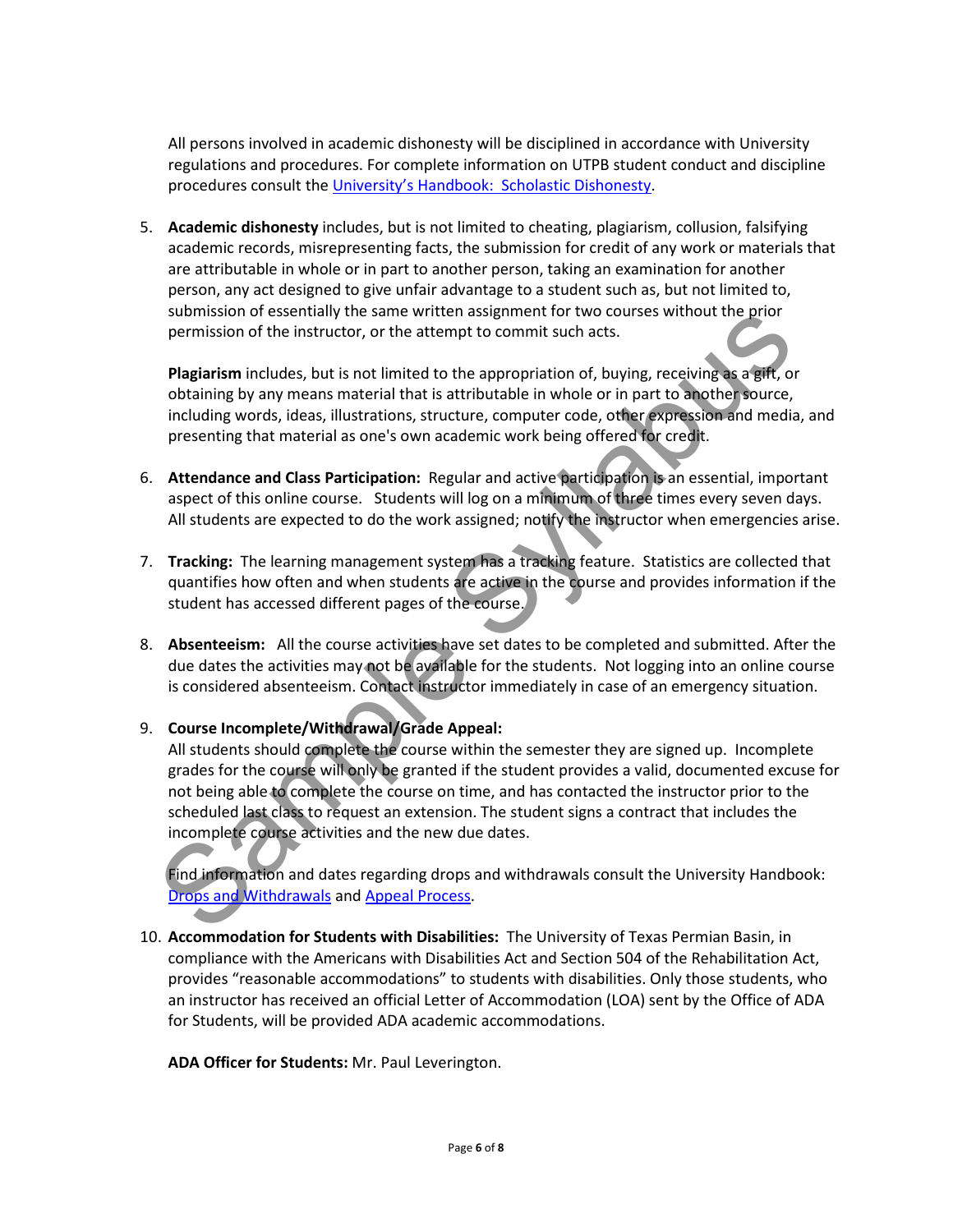Address: Mesa Building 4242 /4901 E. University, Odessa, TX 79762 Voice Telephone: 432-552-4696. Email: ada@utpb.edu.

For the accessibility and privacy statements of external tools used within courses, go to Accessibility and Privacy Statements.

# Preparation for Emergencies

Computer Crash: Not having a working computer or a crashed computer during the semester will NOT be considered as an acceptable reason for not completing course activities at a scheduled time. NOTE: Identify a second computer before the semester begins, that you can use when/if your personal computer crashes.

| computer crashes.                                    | be considered as an acceptable reason for not completing course activities at a scheduled time. NOTE:<br>Identify a second computer before the semester begins, that you can use when/if your personal                                                                                                                 |
|------------------------------------------------------|------------------------------------------------------------------------------------------------------------------------------------------------------------------------------------------------------------------------------------------------------------------------------------------------------------------------|
| loss and contact information.                        | Complete Loss of Contact: If you lose contact with course connectivity completely (i.e. you cannot<br>contact me via Canvas or email), you need to call instructor, and leave message regarding connectivity                                                                                                           |
|                                                      | Lost/Corrupt/Missing Files: You must keep/save a copy of every project/assignment on an external<br>drive, UTPB Outlook 365 One Drive, or personal computer. In the event of any kind of failure (e.g. virus<br>infection, student's own computer crashes, loss of files in cyberspace, etc.) or any contradictions or |
| problems, you may be required to resubmit the files. |                                                                                                                                                                                                                                                                                                                        |
| <b>Student Support Services</b>                      |                                                                                                                                                                                                                                                                                                                        |
| <b>SERVICE</b>                                       | <b>CONTACT</b>                                                                                                                                                                                                                                                                                                         |
| <b>ADA Accommodation/Support</b>                     | <b>Services for Students with Disabilities</b><br>(432) 552-4696                                                                                                                                                                                                                                                       |
| <b>Testing Services</b>                              | <b>Testing Services &amp; Academic Accommodations Department</b><br>(432) 552-2630                                                                                                                                                                                                                                     |
| Advising                                             | <b>NTPB Academic Advising Center</b><br>432) 552-2661                                                                                                                                                                                                                                                                  |
| <b>Bookstore</b>                                     | <b>UTPB Campus Bookstore</b><br>(432) 552-0220                                                                                                                                                                                                                                                                         |
| Email, Office 365,<br>my.utpb.edu                    | <b>Information Technology</b>                                                                                                                                                                                                                                                                                          |
| <b>Financial Aid and Scholarship</b>                 | <b>UTPB Financial Aid</b><br>(432) 552-2620                                                                                                                                                                                                                                                                            |
| Library                                              | The J. Conrad Dunagan Library Online at<br>(432) 552-2370                                                                                                                                                                                                                                                              |
| Registrar                                            | <b>UTPB Registrar</b><br>(432) 552-2635                                                                                                                                                                                                                                                                                |
| <b>Student Services</b>                              | <b>Student Services</b><br>(432) 552-2600                                                                                                                                                                                                                                                                              |
| <b>Technical Support</b>                             | Canvas<br>1-866-437-0867                                                                                                                                                                                                                                                                                               |
| <b>Tutoring &amp; Learning</b>                       | If you are taking courses through UTPB the following links provide                                                                                                                                                                                                                                                     |

### Student Support Services